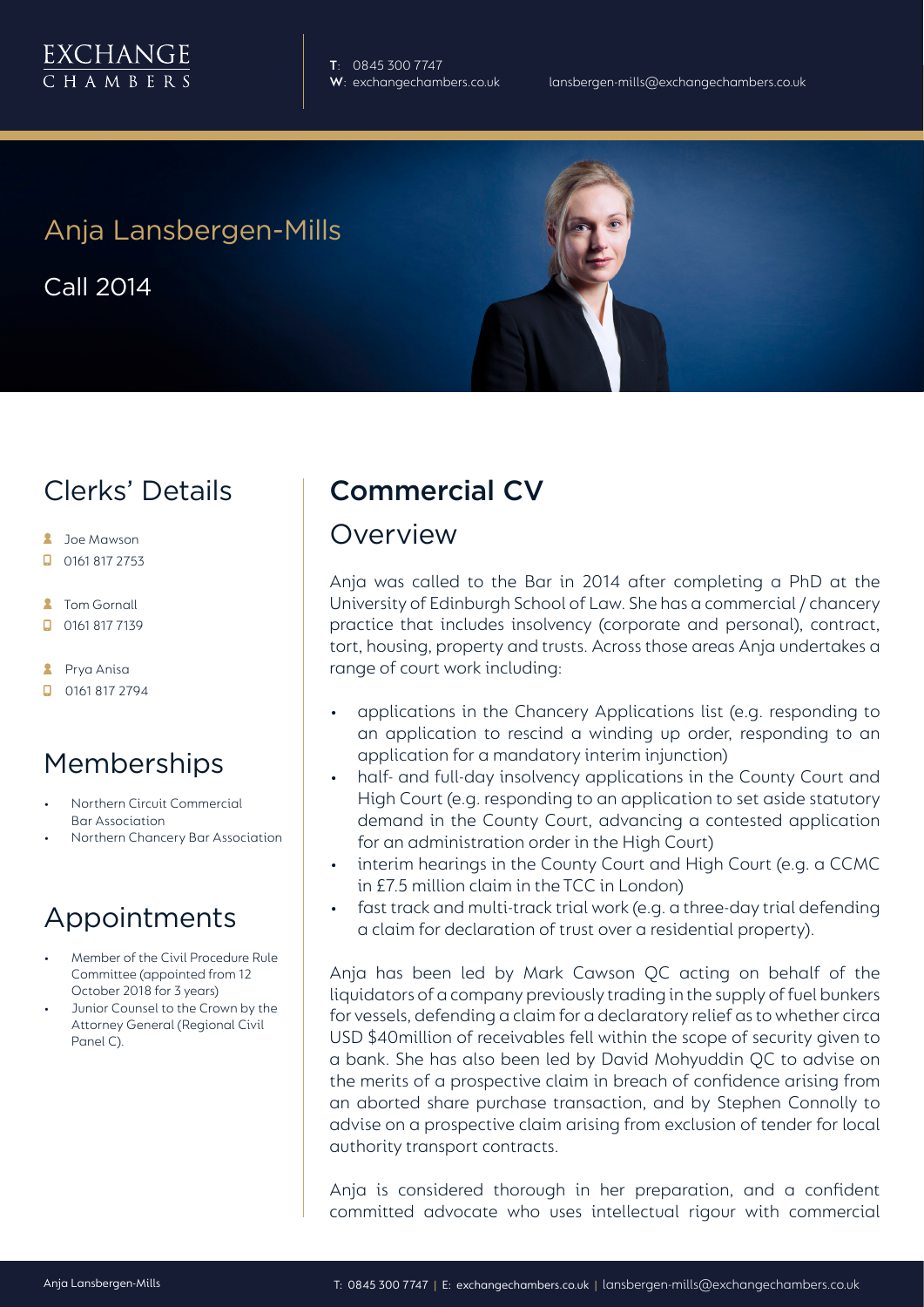understanding to find a route through complex legal issues.

In October 2018 Anja was appointed by the Lord Chancellor as a barrister member of the Civil Procedure Rule Committee. The Committee is a non-departmental public body which makes rules of court for the Civil Division of the Court of Appeal, the High Court and the County Court.

Anja has been appointed Junior Counsel to the Crown by the Attorney General (Regional Civil Panel C) for a five-year term commencing 1 March 2021.

# Publications - (in context of doctoral research)

- 'Prisoner Disenfranchisement in the United Kingdom and the Scope of EU Law' (2014) 10(1) European Constitutional Law Review 126
- 'Recent CJEU decisions on European Citizenship: A case-study in judicial activism' (2012) Federal Trust Policy Brief
- 'European Citizenship Rights in Internal Situations: An Ambiguous Revolution?' (Co- authored with N Miller) (2011) 7(2) European Constitutional Law Review 287
- 'National Membership Models in a Multi-Level Europe' (Co-authored with J Shaw) (2010) 8(1) International Journal of Constitutional Law 50
- 'Metock, Implementation of the Citizens' Rights Directive and Lessons for EU Citizenship' (2009) 31(3) Journal of Social Welfare and Family Law 285
- 'Testing the Limits of European Citizenship' (2009) Federal Trust Policy Brief

## Education

- BPTC, Manchester Metropolitan University (2014) (Outstanding)
- Baron Dr Ver Heyden De Lancey Prize, Middle Temple (2015)
- Certificate of Honour, Middle Temple (2014)
- Queen Mother's Scholarship (Middle Temple Major Scholarship) (2013)
- PhD, University of Edinburgh (2013)
- Collaborative Doctoral Award, Arts and Humanities Research Council (2008)
- LLM, University of Edinburgh (2008) (Distinction)
- James Madison Scholarship (2007)
- BA (Hons), Wadham College, University of Oxford (2007)
- Erasmus year spent at the University of Bonn, 2005 2006
- Wadham College Scholarship for Academic Achievement (2003 2007)
- Sarah Lawrence Scholarship (2004)